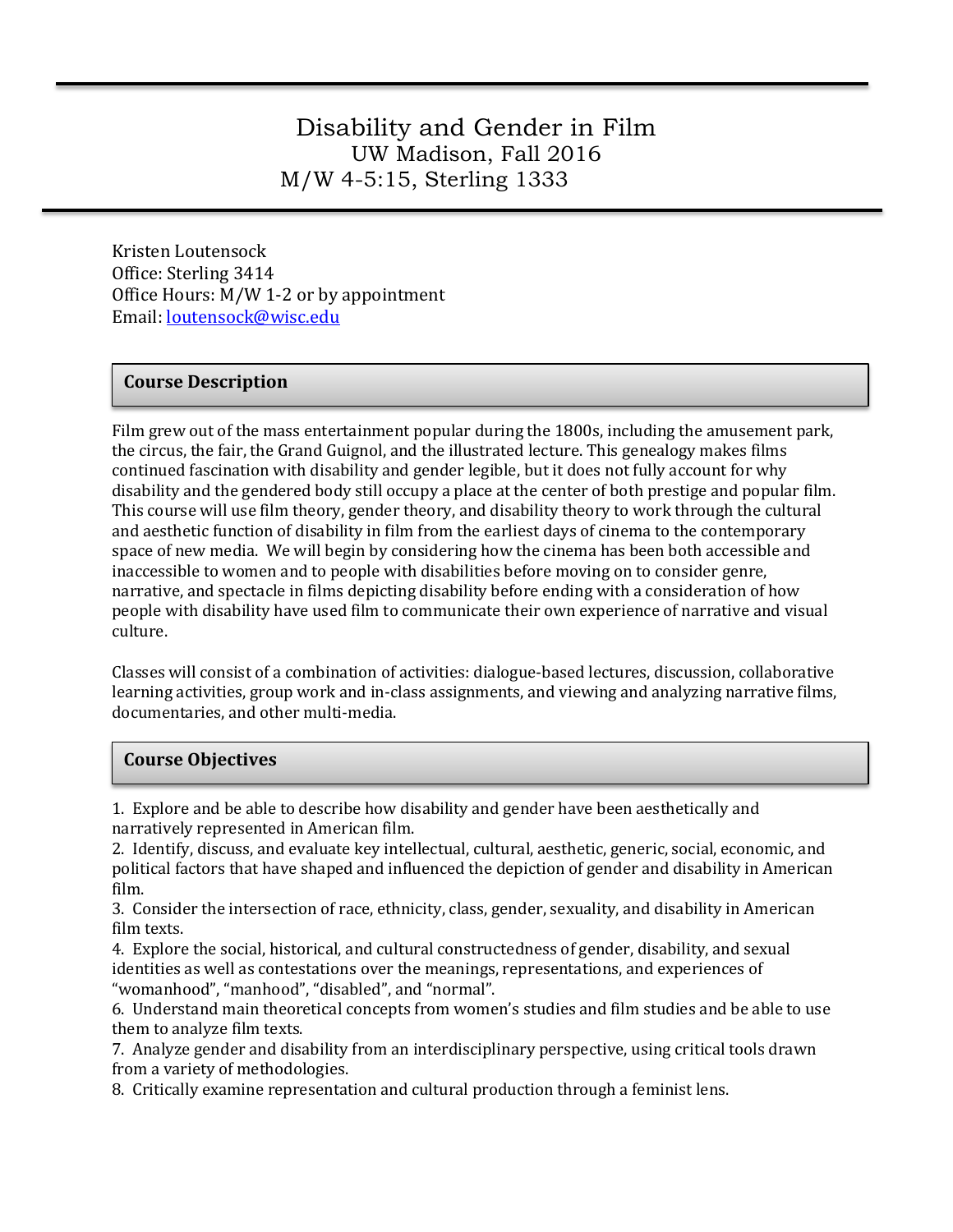#### **Course Materials**

1. **Learn@UW:** Throughout the term, articles and book chapters, assignments, study guides, films, and other materials will be uploaded to the course website. *Please check this site regularly.*

2. **Required Films:** Films will be available online and on reserve at College Library (Helen White Hall). Films must be screened by the date they appear on the syllabus.

| <b>Course Requirements and Grading</b> |                                 |
|----------------------------------------|---------------------------------|
| Particpation/Attendance                | 10%                             |
| Class Kick-Off                         | 10%                             |
|                                        |                                 |
| Sequence Analysis                      | Due: 10/5<br>15%                |
| <b>YouDescribe Response</b>            | Due: 11/2<br>10%                |
| Film Responses (3)                     | 15%                             |
| Reading Responses (3)                  | 15%                             |
| Research Paper<br>Prospectus           | 25%<br><b>Due: November 30</b>  |
| <b>Final Paper</b>                     | <b>Due:</b> December 16, 5 p.m. |

#### **Course Policies and Assignments**

**1. In-Class Policies and Practices:** This course is built using the principles of active, engaged learning. What this means in practice is that the classroom is a place of interaction, where each of us, as learners, is prepared, thoughtful, courteous, and patient. In order for this to work, each of must also be more than simply physically present in the room. Instead, you are expected to arrive to class on time, having done the assigned readings on the day they are listed in the schedule, and having viewed the required film(s).

While in class, you are asked to turn off and put away all electronic devices, including laptops and tablets. All course slides will be posted on Learn@UW, so your focus should be less on taking notes and more on engaging with the material at hand by asking questions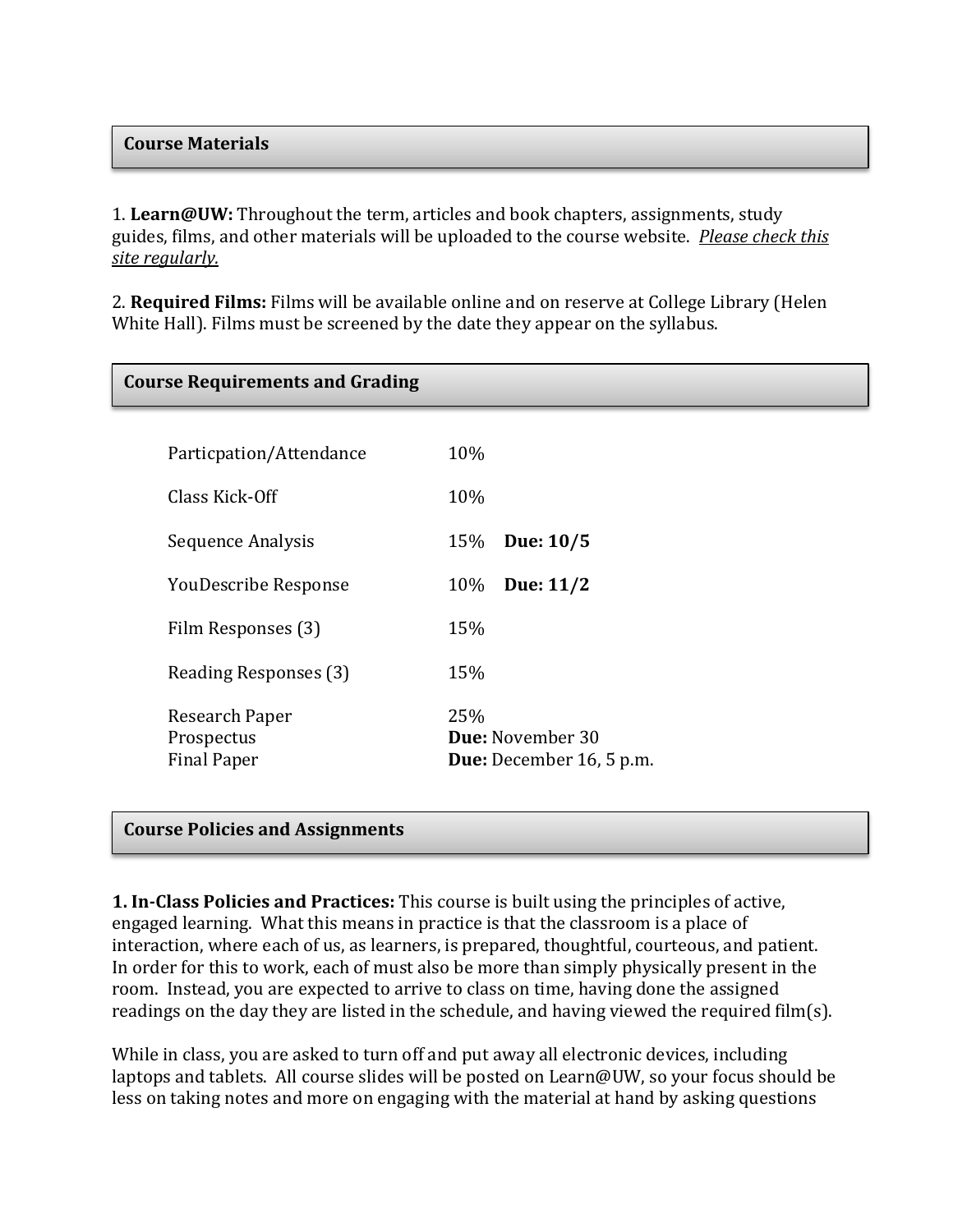and taking part fully in group activities. Not complying with these requirements will result in a lowering of your participation grade and may be grounds for your removal from the classroom.

Because this course asks us to think deeply and critically about a number of sensitive topics, I ask that we all remain as open to diverse viewpoints as possible and that we remain civil, courteous, and kind in our interactions. At the same time, I ask that we are willing to debate and question both each other and the theoretical texts. These debates should stem from your careful consideration of the course materials rather than purely from your opinion or personal beliefs. NOTE: This course will require you to critically and thoughtfully consider work that depicts graphic violence, bodily difference, depictions of racism, and explicit sexuality. Please consider a different course if you wish to avoid these materials.

**2. Class Attendance***:* Students are expected to be present and on-time for all class sessions, and attendance will be taken using your name tents.

All students are allowed to miss three classes without penalty; after this, each absence will cause your attendance grade to be reduced by 2%. As I do not distinguish between excused and unexcused absences, please consider this policy as you schedule your semester. If students have prolonged medical concerns or other concerns not covered here, it is their responsibility to contact me as soon as possible. If you will be missing class in observance of a religious holiday or school activity, please email me within the first two weeks of the semester and arrange with your classmates to obtain notes for the classes you will miss.

**3. Class Participation***:* All students are expected to participate fully in class discussions, group assignments, and other classroom activities. The class will decide the grading for participation, and you will assign your own daily participation grade. Further details will be distributed in the second week.

**4. Class Kick-Off:** On each Thursday, groups of 3-4 students will give a 10-15 minute presentation relevant to the topic of the week. These presentations can include games, debates, role-playing, or any other activity you feel will generate participation. You will be expected to bring in clips from the films as well as from outside sources along with AT LEAST three questions meant to spark our larger discussion. Each member must submit at least three discussion questions for the week in advance. Each member will be graded by the other members of the group as well as by the instructor.

**5. Sequence Analysis:** As a way to gain experience in writing about the visual and narrative aspects of film, you will write a short (4 page) paper analyzing a 1-2 minute sequence. Further instructions will be distributed in class.

**6. YouDescribe Response:** Building upon the skills you learned in the sequence analysis, you will provide the audio description for a film clip using the YouDescribe platform. This experience will provide the basis for a 4 page reflection paper. Further instructions will be distributed in class.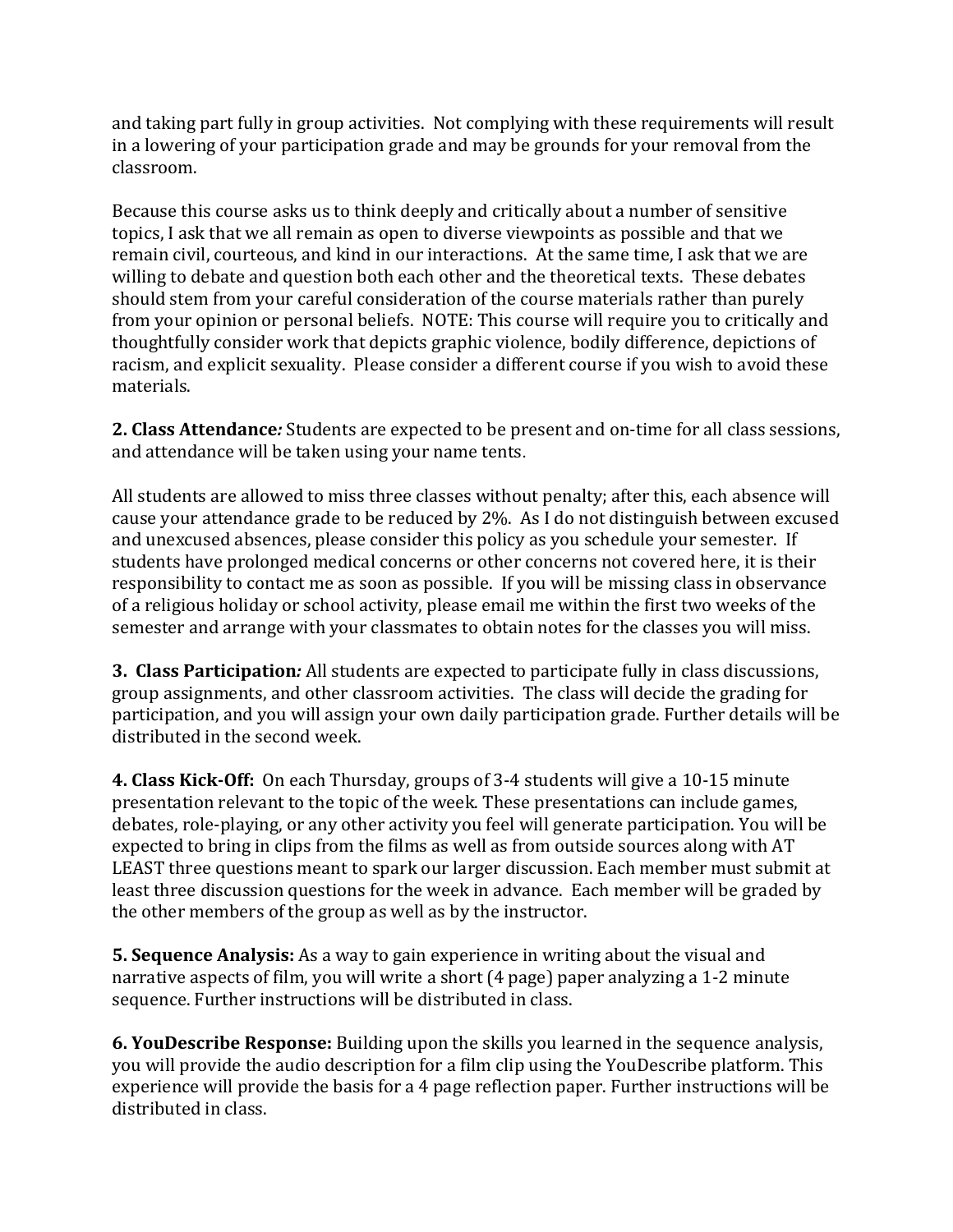**7. Response Papers**: Over the course of the semester, you will be asked to submit on-line 2-page, double-spaced response papers to three readings AND three films. These MAY NOT overlap with your presentation. Each response will consider one point at length without summarizing the reading or film. Instead, responses should engage with the reading or film in depth, considering how they fit within the larger context of the course. Some ideas to consider:

-How does the reading/film address the notion of social construction?

-Does the author take up intersectionlity? How and along what axes?

-What types of support does the author use?

-How does this reading/film connect with other texts from the course?

-What did you find particularly compelling in the reading/film and why?

**All response papers will be submitted on Learn@UW. The first response is due by 9/28, the second by 10/12, the third by 10/26, the fourth by 11/9, the fifth by 11/23, and the sixth by 12/7. No late responses will be accepted without prior approval.**

**8. Research Paper:** There are two parts to the final paper, both of which must be completed to receive any credit. The first will be to submit a film of your choosing and an annotated bibliography which must be approved. The final paper will be typed, proofread, and properly cited. Full instructions will be distributed by 10/30.

## **Universal Access**

The University of Wisconsin-Madison supports the right of all enrolled students to a full and equal educational opportunity. The Americans with Disabilities Act (ADA), Wisconsin State Statute (36.12), and UW-Madison policy (Faculty Document 1071) require that students with disabilities be reasonably accommodated in instruction and campus life. Reasonable accommodations for students with disabilities is a shared faculty and student responsibility. Students are expected to inform faculty [me] of their need for instructional accommodations by the end of the third week of the semester, or as soon as possible after a disability has been incurred or recognized. Faculty [I], will work either directly with the student [you] or in coordination with the McBurney Center to identify and provide reasonable instructional accommodations. Disability information, including instructional accommodations as part of a student's educational record, is confidential and protected under FERPA.

#### **Academic Integrity**

1. MLA style is preferred for all class work, and more information can be found in the library, by asking your instructor or the Writing Center, or by consulting the following guide: https://owl.english.purdue.edu/owl/resource/747/01/

2. Plagiarism will not be tolerated. This includes all uncited use of the words, ideas, or images of another student, author, artist, or text. Please familiarize yourself with the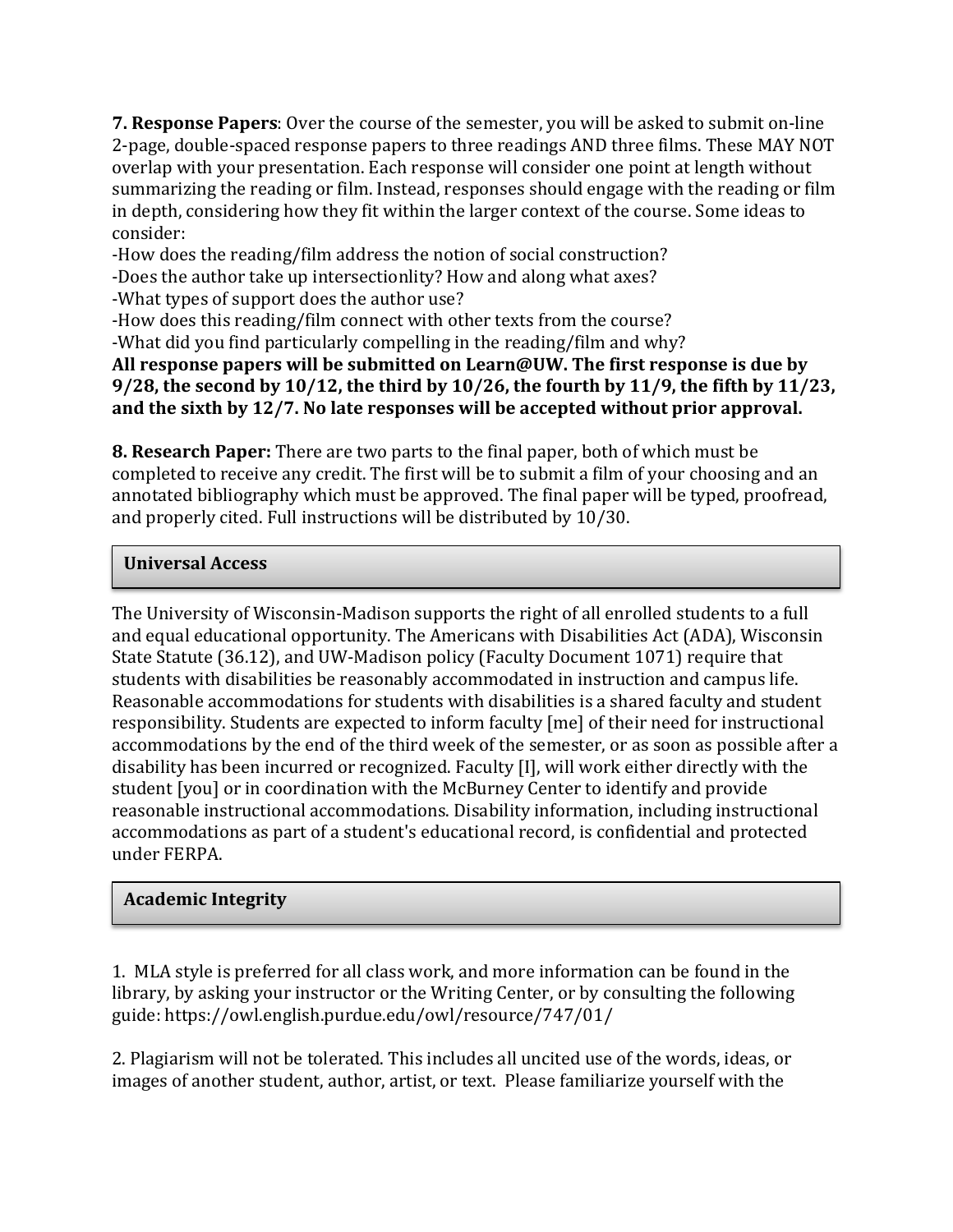university policy on academic misconduct at https://www.students.wisc.edu/doso/academic-integrity/

| Grades                                                    |        |    |       |   |          |    |       |  |  |  |
|-----------------------------------------------------------|--------|----|-------|---|----------|----|-------|--|--|--|
| All grades will be calculated using the UW grading scale: |        |    |       |   |          |    |       |  |  |  |
| A                                                         | 93-100 | AB | 88-92 | B | 83-87    | BC | 78-82 |  |  |  |
| $\mathsf{C}$                                              | 70-77  | D  | 60-69 | F | below 60 |    |       |  |  |  |

Grade Appeals: Please speak first to me if you have questions about a grade. If that discussion does not resolve your question, consult with the Gender and Women's Studies Chair, Judy Houck. They will attempt to reach an informal resolution and will inform you of the formal Appeals Procedures if necessary.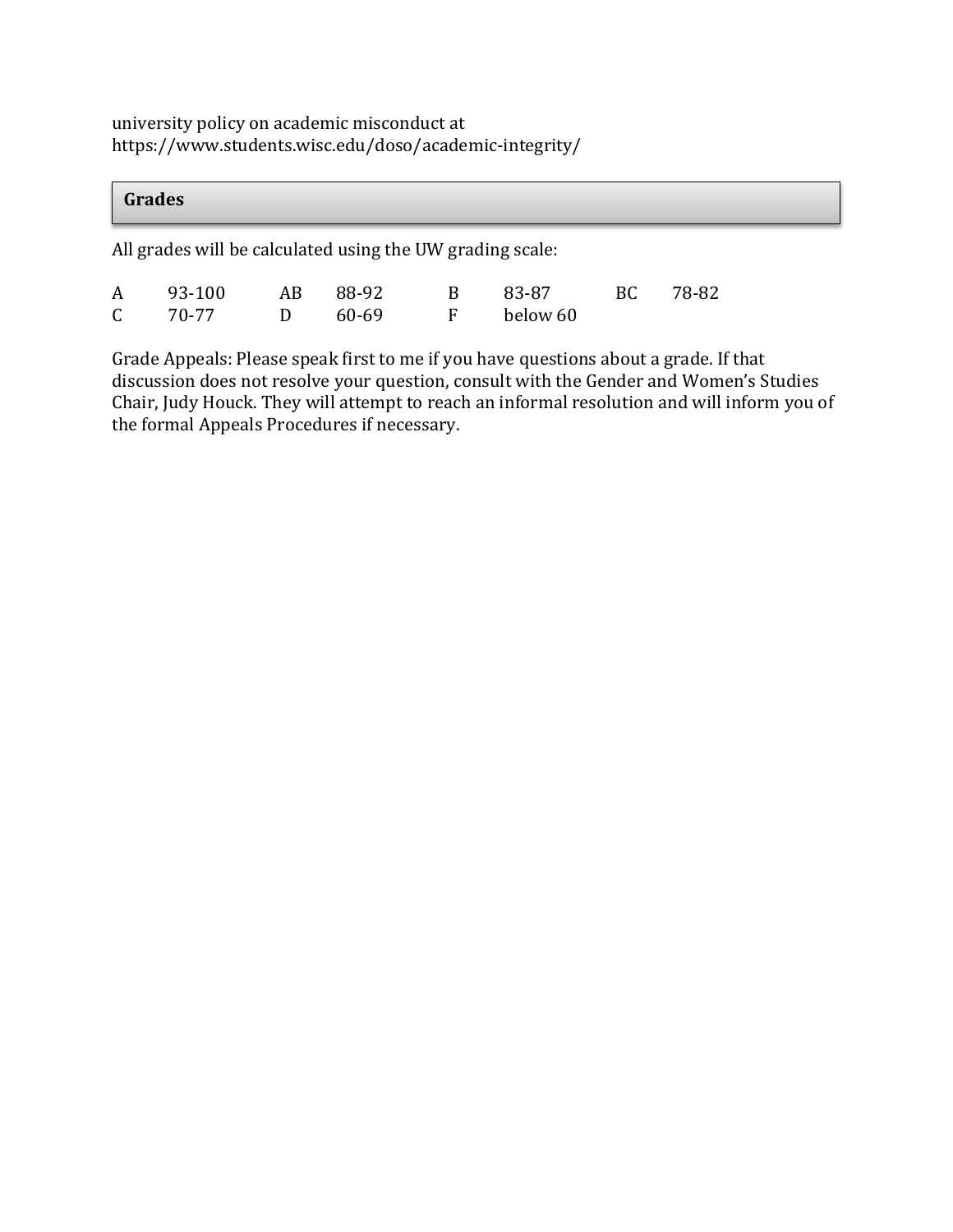# **Schedule**

Readings and films will be discussed **on** the dates indicated; therefore, they should be read **prior to** that date. All readings listed are required; recommended readings will be posted on a weekly basis. This schedule may change as the semester progresses; updates will be posted to Learn@UW and announced in class.

## **1. Defining Fields**

#### **Week 1: Introduction to Film Studies/Gender Studies/Disability Studies** *Read*:

- 9/12: Marja Evelyn Mogk, "Introduction"; Catherine Kudlick, "Why We Need Another Other"
- **Assignment:** Find a recent (within the last 24 months) article about casting disability in film or television. Print out and be prepared to discuss your choice.
- 9/14: Georgina Kleege, "Audio Description Describe: Current Standards, Future Innovations, Larger Implications"; Stephen Safran, "The First Century of Disability Portrayal in Film: An Analysis of the Literature"

*Screen:* 

9/14 (in class) *Daredevil* (2015-present)

## **Week 2: Early Film and Eugenics**

*Read:*

9/19 Scott Curtis, "Between Observation and Spectatorship: Medicine, Movies, and Mass Culture in Imperial Germany"

Susan Schweik, "Race, Segregation, and the Ugly Laws"

9/21: Russell Johnson, "Clara Bow in *Free to Love* (1925): Feature Films and Eugenics in the 1920s"

*View:*

9/21: *Free to Love* (1925)

## **Week 3: Film and Mass Culture**

*Read:* 

- 9/26: Rosemarie Garland-Thomson, "From Wonder to Error—A Genealogy of Freak Discourse in Modernity"
- 9/28: Beth Haller and Robin Larsen, "Public Perception of Real Disability: The Case of *Freaks*"

*Screen:* 

9/28: *Freaks* (1932)

**\*\*\*\*\*\*\*\*\*\*Response 1 Due\*\*\*\*\*\*\*\*\*\***

## **2. 'Classical' Hollywood and Spectacle**

## **Week 4: War and Trauma**

*Read:* 

10/3: Timothy Noah, "PTSD and the Good War"

[\(http://www.newrepublic.com/blog/timothy-noah/103698/ptsd-and-the-good](http://www.newrepublic.com/blog/timothy-noah/103698/ptsd-and-the-good-war)[war\)](http://www.newrepublic.com/blog/timothy-noah/103698/ptsd-and-the-good-war)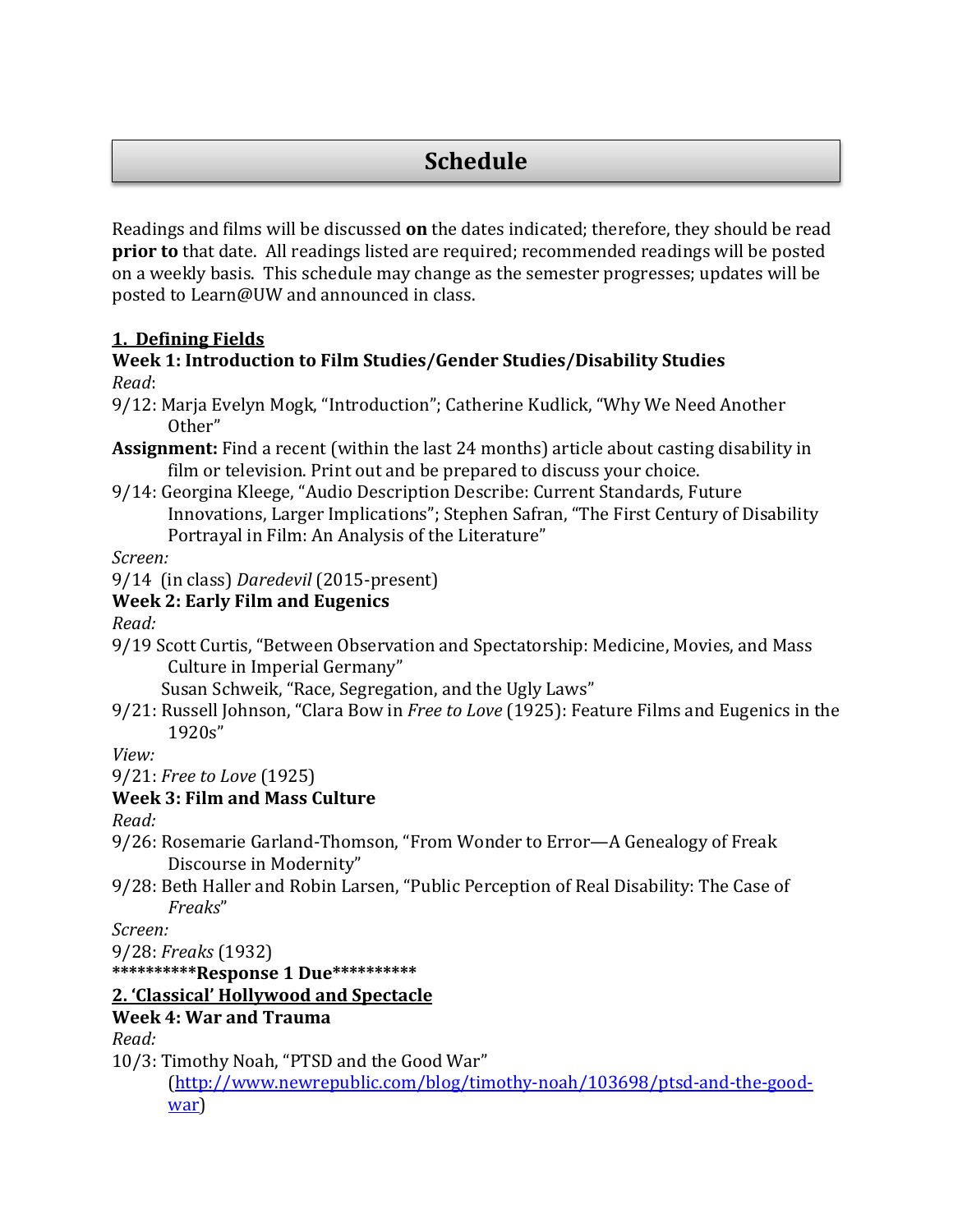John Nickel, "Disabling African American Men: Liberalism and Race Message Films" 10/5: Sonya Mitchell, "Danger on the Home Front: Motherhood, Sexuality, and Disabled

Veterans in American Postwar Films"

*Screen:*

10/3: *Home of the Brave* (1949[\) https://www.youtube.com/watch?v=rdcyQ2Cv4Xc](https://www.youtube.com/watch?v=rdcyQ2Cv4Xc) 10/5: (in-class) clips from *The Best Years of Our Lives*, *The Men*, *The Big Parade* **\*\*\*\*\*\*\*\*\*\*10/5: Sequence Analysis Due\*\*\*\*\*\*\*\*\*\***

## **Week 5: Spectacles of History**

*Read:*

10/10: Jennifer Wang, "'A Struggle of Contending Stories': Race, Gender, and Political Memory in Forrest Gump"

10/12: Robyn Wiegman, "Whiteness Studies and the Paradox of Particularity" *Screen:* 

10/12: *Forrest Gump* (1994)

**\*\*\*\*\*\*\*\*\*\*Response 2 Due\*\*\*\*\*\*\*\*\*\***

#### **Week 6: The Medical Gaze and Women's Films (The Gaze, Part 1)** *Read:*

10/17: Laura Mulvey, "Visual Pleasure and Narrative Cinema"

10/19: Johnson Cheu, "Seeing Blindness on Screen: The Cinematic Gaze of Blind Female Protagonists"

*Screen*:

10/19: *A Patch of Blue* (1965)

## **Week 7: 'Jealous or Crazy' (The Gaze, Part 2)**

R*ead*:

10/24: Mary Ann Doane, "The Clinical Eye: Medical Discourses in the 'Woman's Film' of the 1940s"

10/26: Linda Williams, "Film Bodies: Gender, Genre, and Excess"

*Recommended*: Mary Anne Doane, "Film and the Masquerade: Theorizing the Female Spectator"

*Screen*:

10/26: *He Loves Me…He Loves Me Not* (*Á la folie…pas de tout*) (2002)

**\*\*\*\*\*\*\*\*\*\*Response 3 Due\*\*\*\*\*\*\*\*\*\***

## **3. Paratexts, Expanded Cinema, and New Media**

## **Week 8: Deafness and Female Sexuality**

*Read*:

10/31: selection of reviews

11/2: Lisa Cartwright, "The (Deaf) Woman's Film"

*Screen:*

11/2: *The Tribe* (2015)

## **\*\*\*\*\*\*\*\*\*\*YouDescribe Assignment Due\*\*\*\*\*\*\*\*\*\***

**Week 9:** 

*Read*

11/7: bell hooks, "Moving Beyond Pain" and "The Oppositional Gaze" 11/9: Selections from Emily Martin, *Flexible Bodies Screen:* 11/7: *Compensation* (2002)